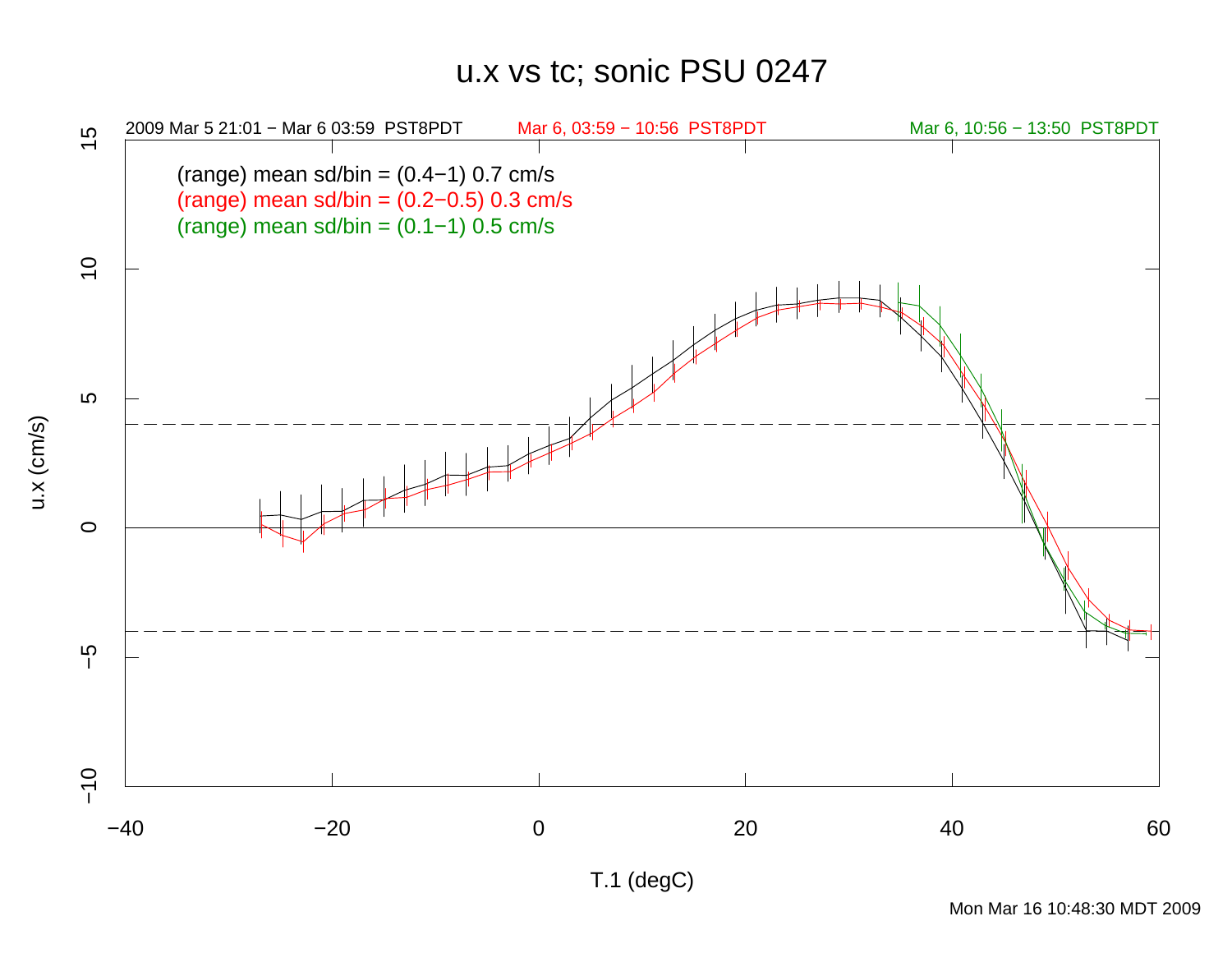## u.y vs tc; sonic PSU 0247



Mon Mar 16 10:48:37 MDT 2009